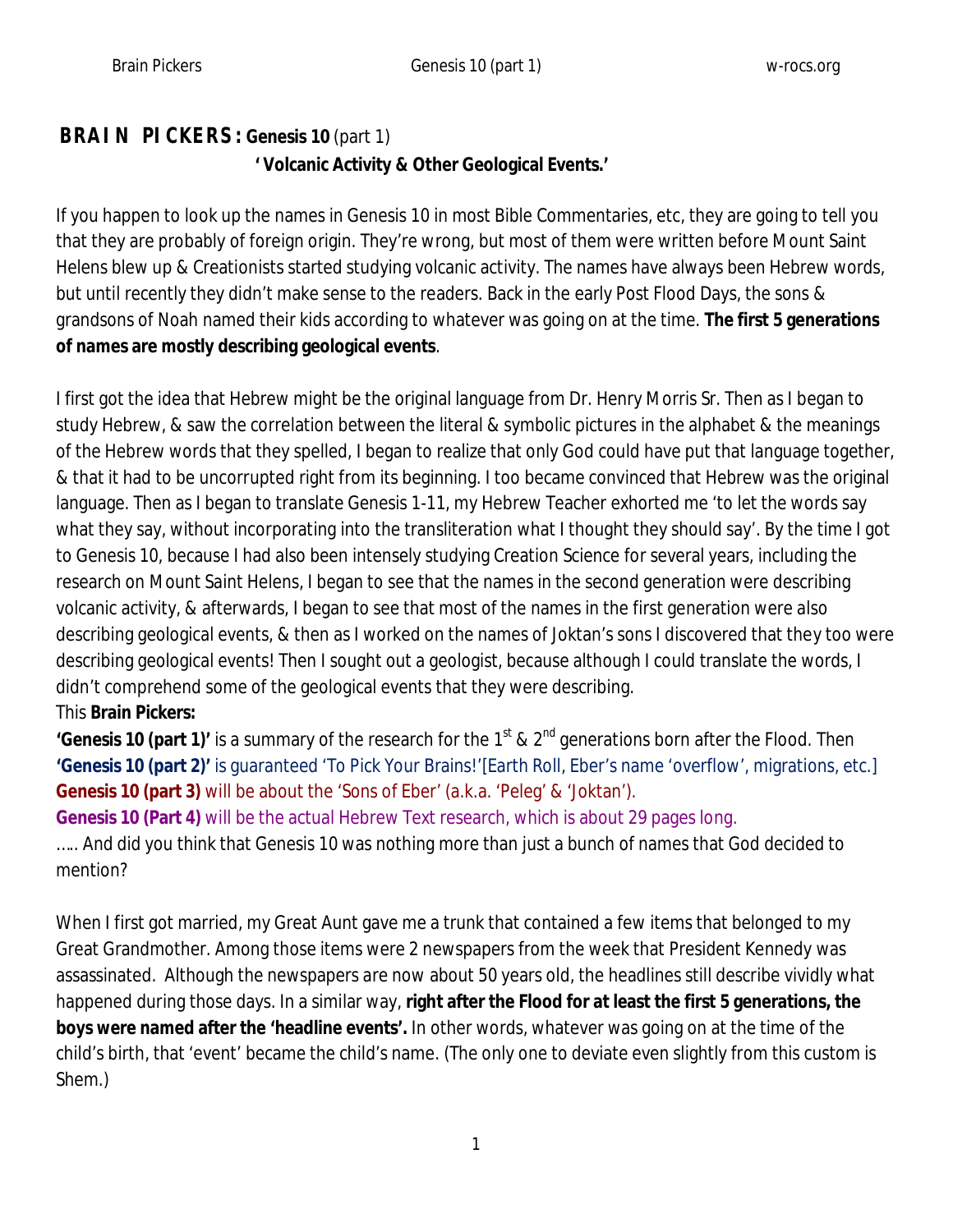This is going to be full of 'brain-pickers'! >The research is still on going, so please share your insight if you have some. If you want to see how the Hebrew words are broken down, look them up in part 4. That technical research is laid out according to 'Bible verse order'. [Did you know that Ancient Biblical Hebrew is generally written in the 'present tense'? That's why the names are also prophetic. ]

Before we get started on the names, let's back track a bit to the Flood itself. For various reasons I'm convinced that during the Flood the Ark was mostly floating over what is now Africa, being 'fenced in' over that area by the Fountains of The Great Deep. Then, as the hydroplates began to slide away from the Mid Ocean Ridge, the Ark was pulled in the wake towards Ararat. Apparently the turbulence was intense because 'Ararat' means 'to be plucked from the swirling flow<sup>1</sup>. Apparently the waters over 'Armenia' were a 'dead zone', a natural harbor formed by the circle of mountains that were underwater at that time. The ark floated around in that 'safe harbor' for many days, & finally 'beached' near the top of Mt Ararat on the side that faces 'Armenia'. (We will see later that the names describe the Armenian side of Ararat.) Later, when they exit the Ark, they find that 'Lake Armenia' is below them at the foot of Mt Ararat, & on the 'Turkey' side of Mt Ararat there is another lake also at the foot of the mountain. Consequently they live on the side of Mt Ararat for a few years. What they didn't understand at that time is that Mt Ararat is an active volcano. A volcano is something that they would have never experienced, or even heard of before, because there were no such things before the Flood.(& the fact that they stick around Mt Ararat & produce 2 generations of babies before leaving, proves it!)

**The 1st Generation:** When they exit the Ark, they find big black puffy burnt rocks (pillow lava) so Ham names his first born son 'Burnt there is!' (**Cush**). Japheth names his first born son 'the end!'(**Gomer**) because the Flood has ended. Shem names his son after the sacrifices that were made on the altar. To him that was of upmost importance, that was 'the headline news'! So he names his son '**Elam**', which is a plural word meaning 'to ascend or mount up' & here it is describing the sacrifices 'ascending' up in smoke. Then they set up camp somewhere up high on the side of Mt Ararat. Ancient Armenian tradition says that it was in the vicinity of the Ahora Gorge . The meaning of what they named some of their sons also verifies that: Apparently during that first year the massive amounts of debris still floating around in 'Lake Armenia' below, began to accumulate in the area where it was draining into the 'Araxes Gorge'. The accumulation apparently dammed up the drain field, causing the water level of the lake to rise. If there was a 'Spring Melt' at that time, it would have also contributed to the water content of the lake. Japheth names his next son 'on account of the surface rising' (**Magog**) and Ham names his next son '**Mizraim'** (pronounced 'Mitz-rye-m'): The first part means 'to suck, drain, wring out' & the ending means 'to be high' (referring to the mountain). The first 3 letters also mean 'to shut, limit, to boarder'. The ending of the whole word 'mizraim' is a 'dual plural' word, & that would mean that there was 2 of whatever it was that they were safely high above. My conclusion is that the name is describing Mt Ararat's water shed draining into both lakes. {Hold that thought, as we'll get back to it 7 names from now!}

Genesis 11:10 says that Shem's son **Arphaxad** (pronounced 'Ăr-păch-shăd', kind of like 'our- pack-shad', except the 'R' rolls into an 'L') was born 2 years after the Flood. It also says that **Asshur** was born before him.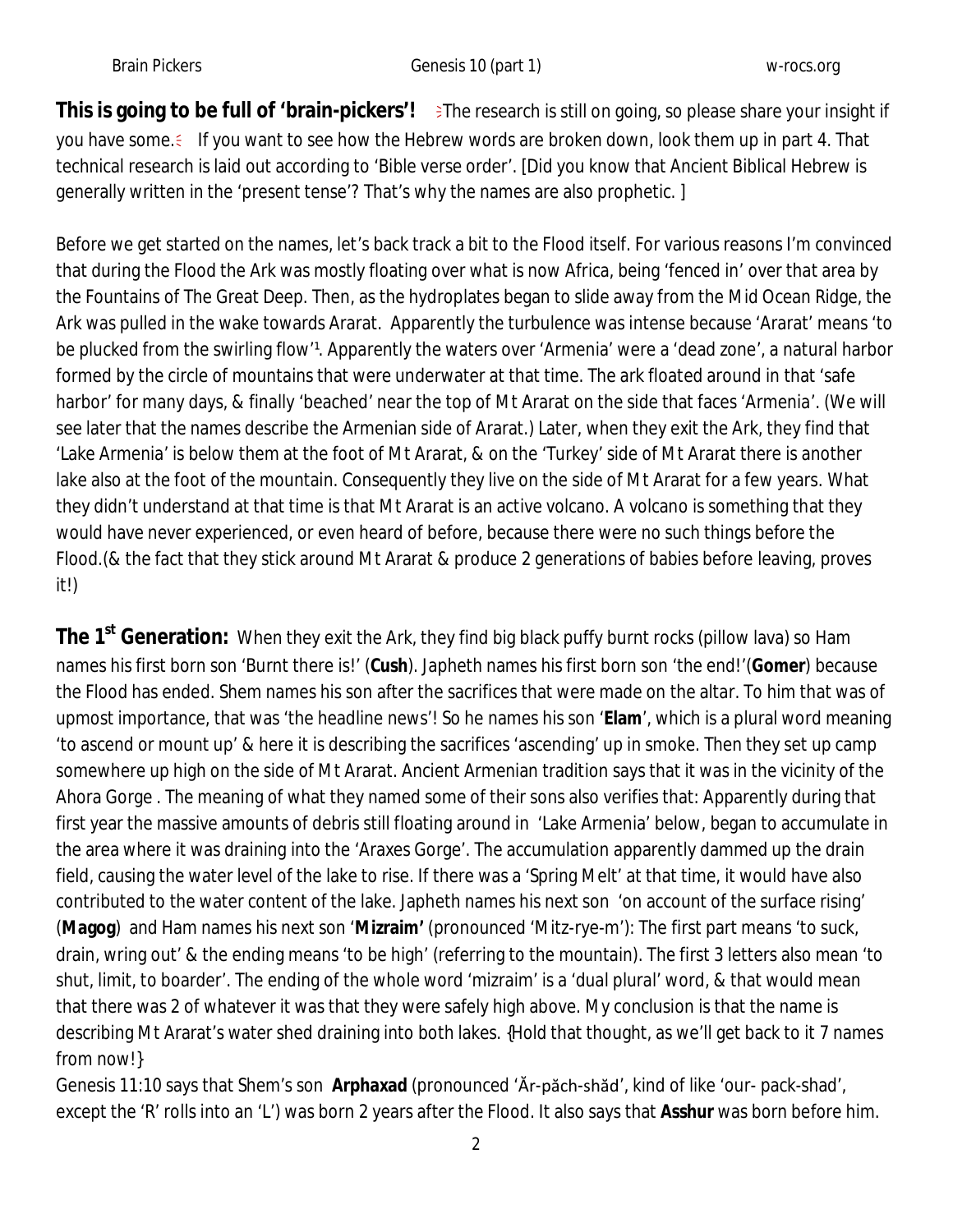It's possible that the 2 were twins as their names seem to go together. Asshur means 'to be happy, to be blessed', & Arphaxad means 'to be set free from your enemies to the point that you can utterly relax!'.

In stark contrast, the next boys born are 'Afflicted' (**Phut**) and 'Humble' (**Ch'naan/Canaan**)². My guess is that they are born as premature underweight twins to Ham, & the older of the two is afflicted somehow. I'm also guessing that Ham has a hard time trusting God concerning them, & instead becomes angry, which in turn is manifested when he treats his father with disrespect during the wine incident in Genesis 9:20-27.

And concerning the wine incident…. It's possible that you may have enough grapes to produce wine at the end of 3 years, but it takes about 4 years for a vineyard to be at full capacity. The next set of names describe that incident, & they also indicate that what happened with the fermentation process was new to them, which in turn would mean that Noah was caught off guard. (It was an accidental drunkenness.) Obviously twins, **Madai** (which means 'From-what-is-enough') & **Javan** (which means 'To effervesce', which is the process of wine fermentation caused by heat) were born right after Genesis 9:20-27. Apparently before the Flood, the wine making process took longer because of the air pressure being greater. (At greater air pressure there is less room for gas bubbles to be released during the fermentation process, so grape juice takes longer to change into wine. Noah would have used the same process that he had used for 100s of years, which had never previously made him drunk!)

Apparently, after this incident the debris dam (located just past present day Naxcivan and Nechram) broke loose and the huge volume of water burst through the canyon below, & in the process eroded by 'syphoning' all the material just before the canyon. [Go to Google Earth and follow the Aras River past Naxcivan and Nechram.  $\mathscr F$  scare area  $\mathscr D$  scare area  $\mathscr D$  scare area  $\mathscr D$  scare  $\mathscr D$  and  $\mathscr D$  are  $\mathscr D$  are  $\mathscr D$  are  $\mathscr D$  are  $\mathscr D$  are  $\mathscr D$  are  $\mathscr D$  are  $\mathscr D$  are  $\mathscr D$  are  $\mathscr D$  are  $\mathscr D$  are  $\mathscr D$  are  $\$ 



ઉત્તર Araxes River **National Aracivan**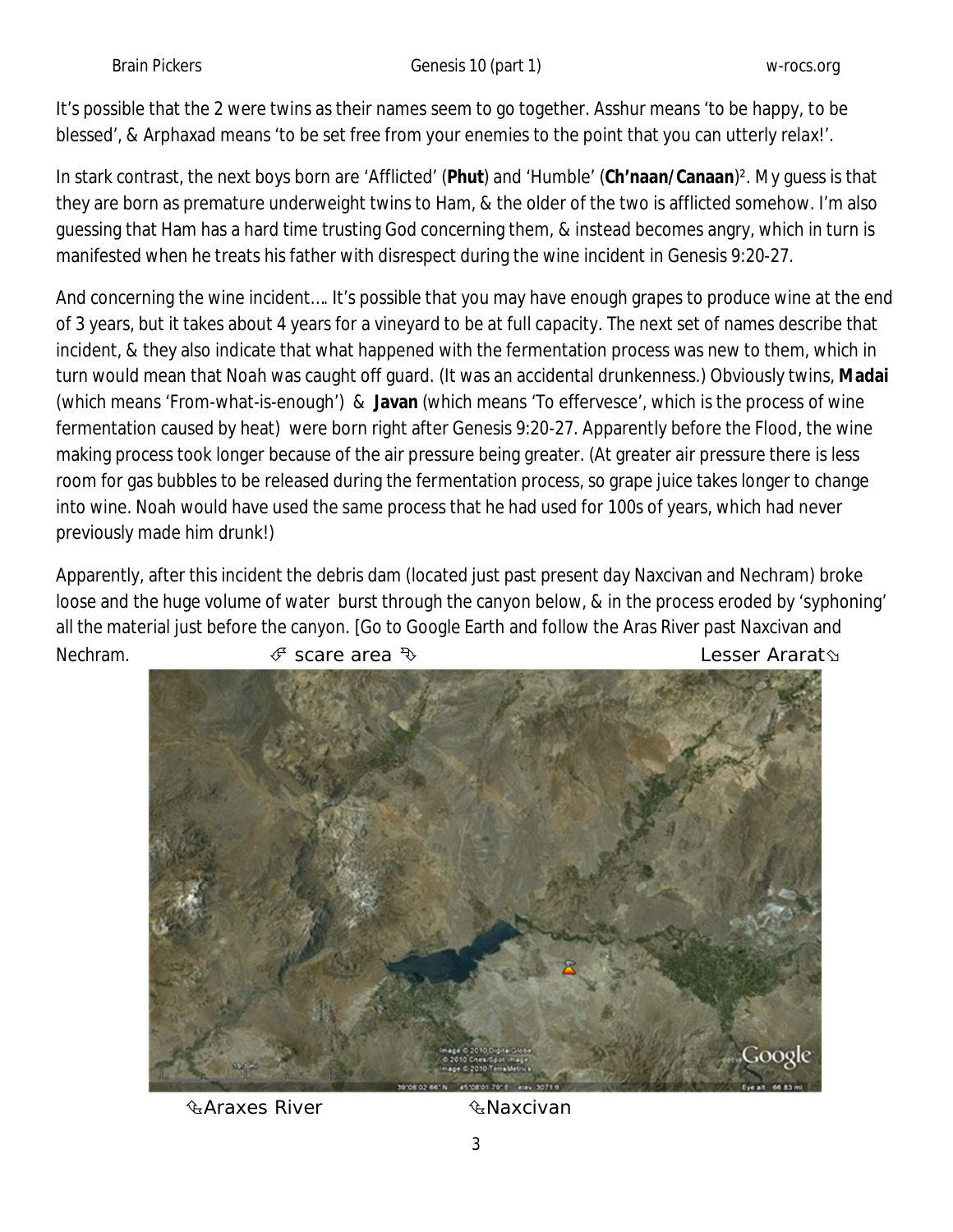Brain Pickers **Genesis 10** (part 1) W-rocs.org W-rocs.org

The erosion scares indicate that at some time in the past the water was bottle-necked there, and rose. Then whatever was the cause of the problem suddenly broke loose and the huge volume of water left quickly, eroding the area just below the 'neck'. In the process 'Lake Armenia' disappeared, and was replaced by the Aras River at the base of Mt Ararat. So… Japheth named his next son **Tubal,** which means 'to increase & flow (as a mighty river)' .





direction of river flow.

Afterwards all the seeds left in the muddy lakebed sprouted, & then began to multiply and cover the area, so then Japheth named his 6<sup>th</sup> son 'Meshech' (It's the process by which seeds are scattered, then germinate & grow, producing more seeds, which in turn 'take over' the ground, & thus become strong & durable. They 'acquisition' themselves!)

And then, probably because of the water table decreasing radically, a huge terrifying fracture developed in the area where they lived. [Maybe it was the beginning of the Ahora Gorge?] As a result Japheth named his youngest son 'Terrifying Fracture!' (**Tiras**).

Apparently the terrifying fracture motivated them to move down to the 'Armenian' valley below the Ahora Gorge. At that point in time, Mt Ararat was approximately 20,000 feet high. (The pre-Flood mountains have been estimated to be about 9,000 feet high.) Shem then names his next 2 boys 'If only I could fly' (**Lud**) and 'To be high!' (**Aram**). They may have been twins, as their names go together.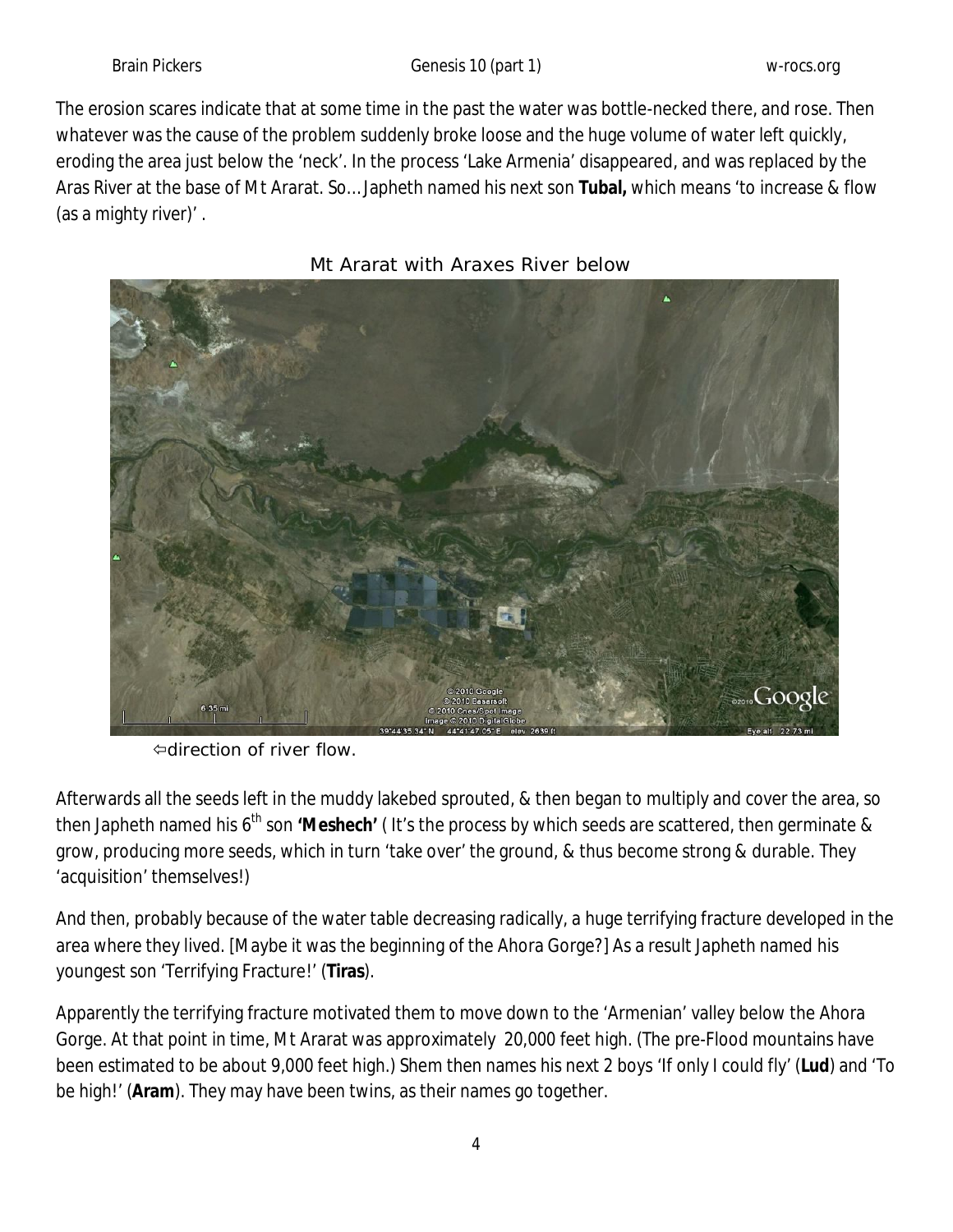| sequence | <b>Shem 10:22</b>                       | <b>Cham (Ham)</b> 10:6        | Yafet (Japheth) 10:2            | <u>event</u>                               |
|----------|-----------------------------------------|-------------------------------|---------------------------------|--------------------------------------------|
|          | <b>Elam</b>                             | Cush                          | Gomer                           | exit Ark                                   |
|          | Asshur twins↓                           | Mizraim (born here?)          | Magog (born here?)              | lake level rises                           |
| 3        | Arphaxed (born 2 years after the Flood) |                               | Praise for deliverance          |                                            |
| 4        |                                         | Fut (Phut) twins $\downarrow$ |                                 | low weight premature babies born?          |
| 5        |                                         | Ch-naan (Canaan)              |                                 |                                            |
| 6        |                                         |                               | Madai twins $\psi$              | wine incident                              |
|          |                                         |                               | Yavan (Javan)                   |                                            |
| 8        |                                         |                               | Tubal                           | lake replaced by river                     |
| 9        |                                         |                               |                                 | Meshech seeds in lakebed sprout & multiply |
| 10       |                                         |                               | <b>Tiras</b>                    | terrifying fracture develops               |
| 11       | Lud twins $\psi$                        |                               | relocation to 'Arminian' valley |                                            |
| 12       | Aram                                    |                               |                                 |                                            |
|          |                                         |                               |                                 |                                            |
|          |                                         |                               |                                 |                                            |

# **Birth Order of 1st Generation Born After The Flood**

……………………………………………………………………………………………………………………………………………………………………..

# **The 2nd Generation names:**

About 35 years after The Flood, Noah calls together the whole family for a council meeting. The plan is to send out 10 of the 16 grandsons to start a new colony. [Genesis 11:10-12]

[The Hebrew translation of the earliest names in the Irish (Magog) & British (Javan) genealogies from 'After The Flood' by Bill Cooper B.A. Hons. (See www.w-rocs.org/stones/Magog\_and\_Javan\_Descendants.pdf ) also confirms this. The names also describe the next two generations continuing to send out groups of ten & in the fourth generation, one of them is even named 'tenth'. Part of the rebellion at Babel was that they refused to continue with this practice. The rebellion is also mentioned in the  $5<sup>th</sup>$  & 6<sup>th</sup> generations in the Irish genealogy.]

[If you belong to a Jewish community you automatically understand this concept of 10, which is called a 'Minyan'. It is the minimum number of Jewish males above the age of 13 required for public worship. The custom probably began right here with Noah, unless it was something they did before the Flood.]

**Who would have been exempt from the numbering?** Most likely the oldest son in each family, because he would be the one to inherit his father's property, & he was also responsible to look after his parents in their old age. That principal begins to be applied here with **Cush** being the oldest son of Ham, & **Gomer** being the oldest son of Japheth, but not with Shem's boys. Apparently because Shem was the oldest of Noah's surviving sons, he was already in that position of looking after Noah. With his boys, the youngest one (**Aram**) stays back. Maybe the responsibility for being the spiritual leader in the new colony fell upon the shoulders of Shem's oldest son (**Elam**) and that is the reason that he was sent out.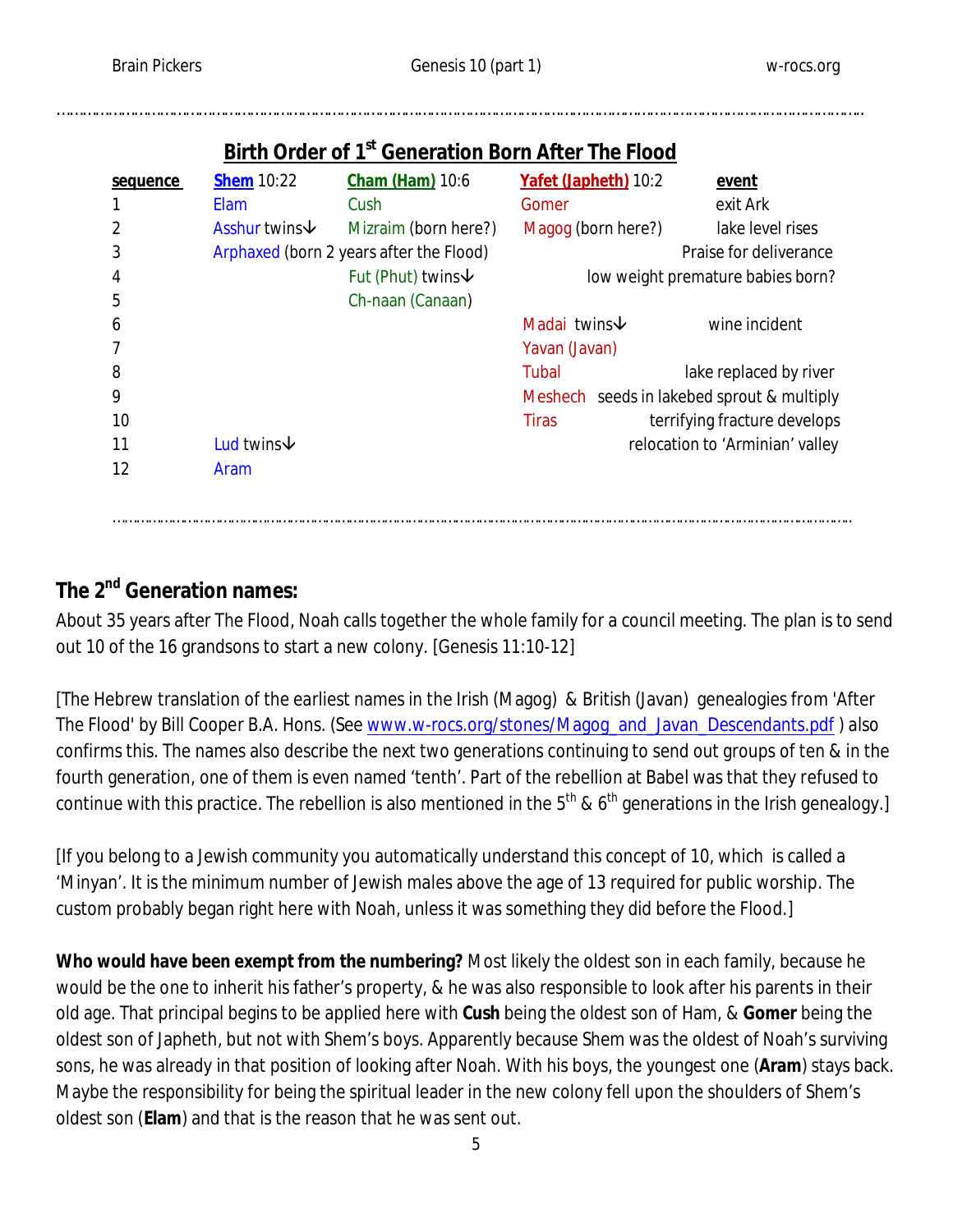Out of the 16 grandsons, the ones who remained were **Cush, Mizraim, Ch'naan, Gomer, Javan, & Aram.** If the names of their sons are placed column by column according to birth order, & the columns read across, the names describe a progression of events, starting with the council meeting. A condensed 'layout' can be viewed on pages 7 & 8 of Brain Pickers Genesis 10 (part 4).

### **Council Meeting:**

Mizraim's son **Lud** (If only I could fly!). Ch'naan's son **Sidon** (furnish with provisions). Javan's son **Elishah** (God is firm!). Aram's son **Uz** (to take counsel). Arphaxad's son **Shelach** (to send) [Arphaxad left as part of the '10', see Genesis 11:10-12].

#### **Formation of Lesser Ararat:**

Mt Ararat has a smaller volcano next to it called 'Lesser Ararat'. The 2 are connected by a 7 mile fault line. The following NASA satellite photo of this can be found at http://www.noahsarksearch.com/wallpaper/sts064-080-087-800x600.bmp The white area is Mt Ararat. The bottom of the photo faces Armenia.



Lesser Ararat **7** is a cone shaped volcano, about 12,000 feet high. The next set of names describe it's **formation.** Apparently Ham's farm was somewhere near the 7 mile fault line, probably closer to where 'Lesser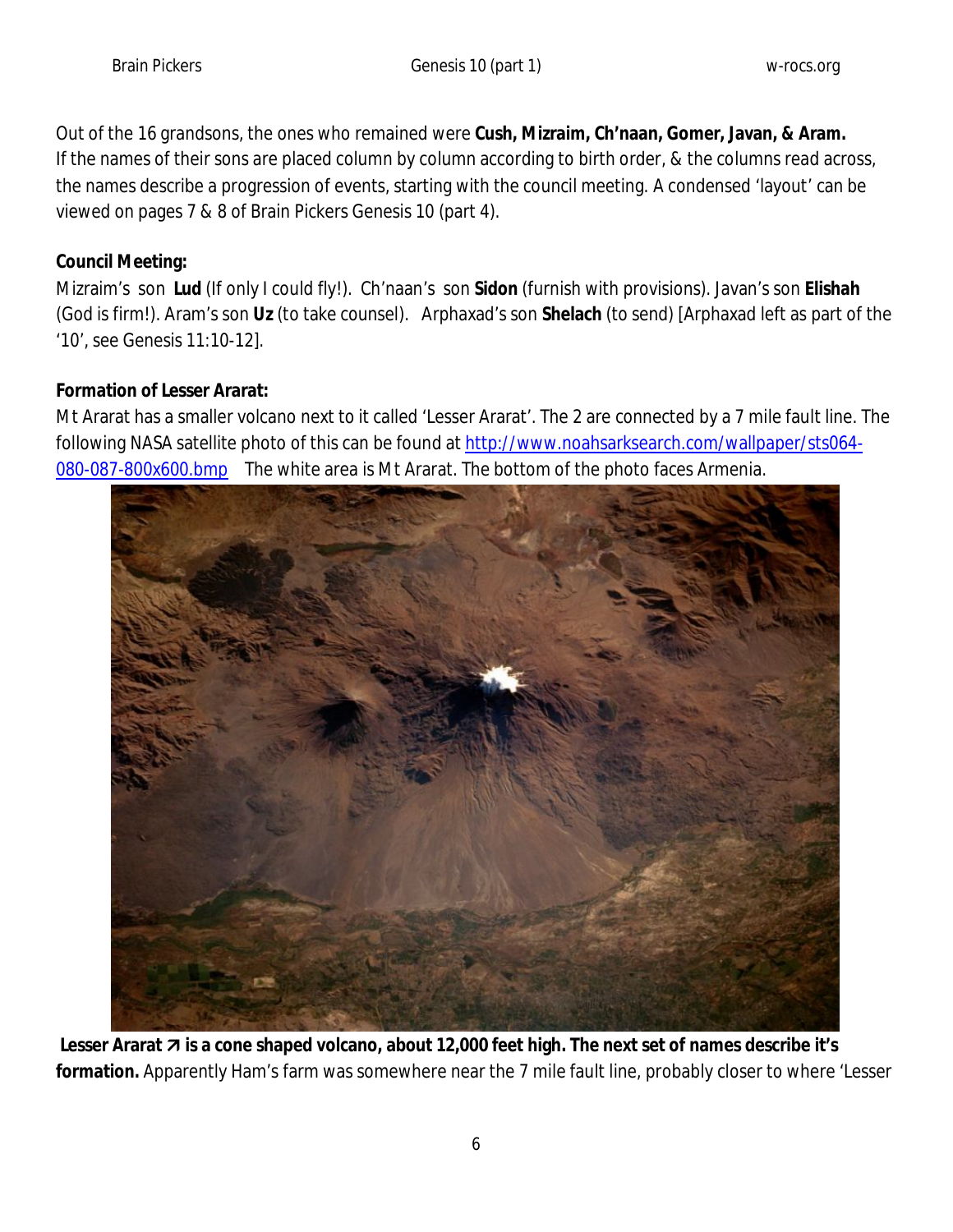Ararat' is located today. After the 10 grandsons left, one day 2 fountains of fire came up out of the ground & began shooting pumice mixed with fire! Here's the names that describe the event:

Mizraim's twins: **Anam** (2 fountains) & **Lehab** (to burn).

Gomer's son **Ashkenaz**(sprinkled with fire).

Javan's son **Tarshish-Kittim:** [In the Hebrew, this is one person with 2 words for his name.] Tarshish (a destruction that breaks into pieces of white, ie. 'pumice') -Kittim (violent peltings) .

Ch'naan's twins **Heth** (terror!) & **Jebus** (He treads underfoot!) **.** 

Aram's son **Hul** (to be hurled,'to fall upon') .

Cush's twins **Seba** (surrounds entrance) & **Havilah** (circular) Both names are a good description of a cone shaped volcano (& it also fits the Biblical principal of '2 witnesses').

## **Lava Flow from 7 Mile Fault between 2 Ararats:**

And here's what convinces me that they had no prior understanding of volcanoes: Several months later as the magma continued to push towards the surface, the 7 Mile Fault (situated in a straight line between Mount Ararat & Lesser Ararat) began to break open along with side fissures. Then came the pounding earthquakes & at that point in time they were commanded to leave the area. It doesn't say who gave the command, but apparently they fled in the direction of 'present day Armenia'. (Later one of the names attests to this.) Here's the sequence of events according to the birth order of the names:

The 7 Mile fault begins to open, so Mizraim names his next son **'Naphtuh'** (to open).

As the Magma beneath the fault continues to push upwards, side fissures also begin to appear so Cush names his next son '**Sabtah'** (surrounded by clefts/fissures).

Then, because of the magma continuing to push upwards, the fractures widen, so Mizraim names his next son **'Pathrusim'** (enlarged fractures).

Next come intense pounding earthquakes. Cush names his next son '**Raamah'** (to tremble, quake) & Gomer names his next son **'Riphath'** (poundings, shakings).

& then the command is given for them to leave the area, so Ch'naan names his son **'Amor'** (to declare, command) & apparently they flee down to the Armenian valley.

Afterwards the magma breaks through the 7 Mile Fault, and then begins to flow in both directions through the valley between the 2 Ararats.

Gomer names his next son **'Togarmah'** (to flow out everywhere!) & Ch'naan names his next son **'Gir-gash'** (to drag, draw away, to impel, drive, approach!)

Afterwards Cush named his next son '**Sabtechan'** (surrounded by what is built up). The name is actually a testimony to God's faithfulness, because the settlement wasn't taken out in the lava flow.

## **Both Ararats erupt at the same time:**

After this both Greater & Lesser Ararat erupt at the same time. There's about 14 volcanoes in the area, & each one has its own particular description. Because Greater & Lesser Ararat are side by side, at that time they described them as '2-breasts'. As far as I know, none of the other volcanoes in the area fit that description. Javan then names his next son **Dodanim** (2-breast judgments or 2-cauldron Judgments). The smoke & ash apparently gave them difficulty breathing & they wondered if they are going to die. When it was over Ch'naan names son #6 '**Chivi'** (to breathe, to live!). Mizraim's next 2 boys are named **'Casluhi'**(confident that we will live) & '**Caphtor**' (a round or spherical knob). You can see the 'knob' in both the NASA Satellite picture & also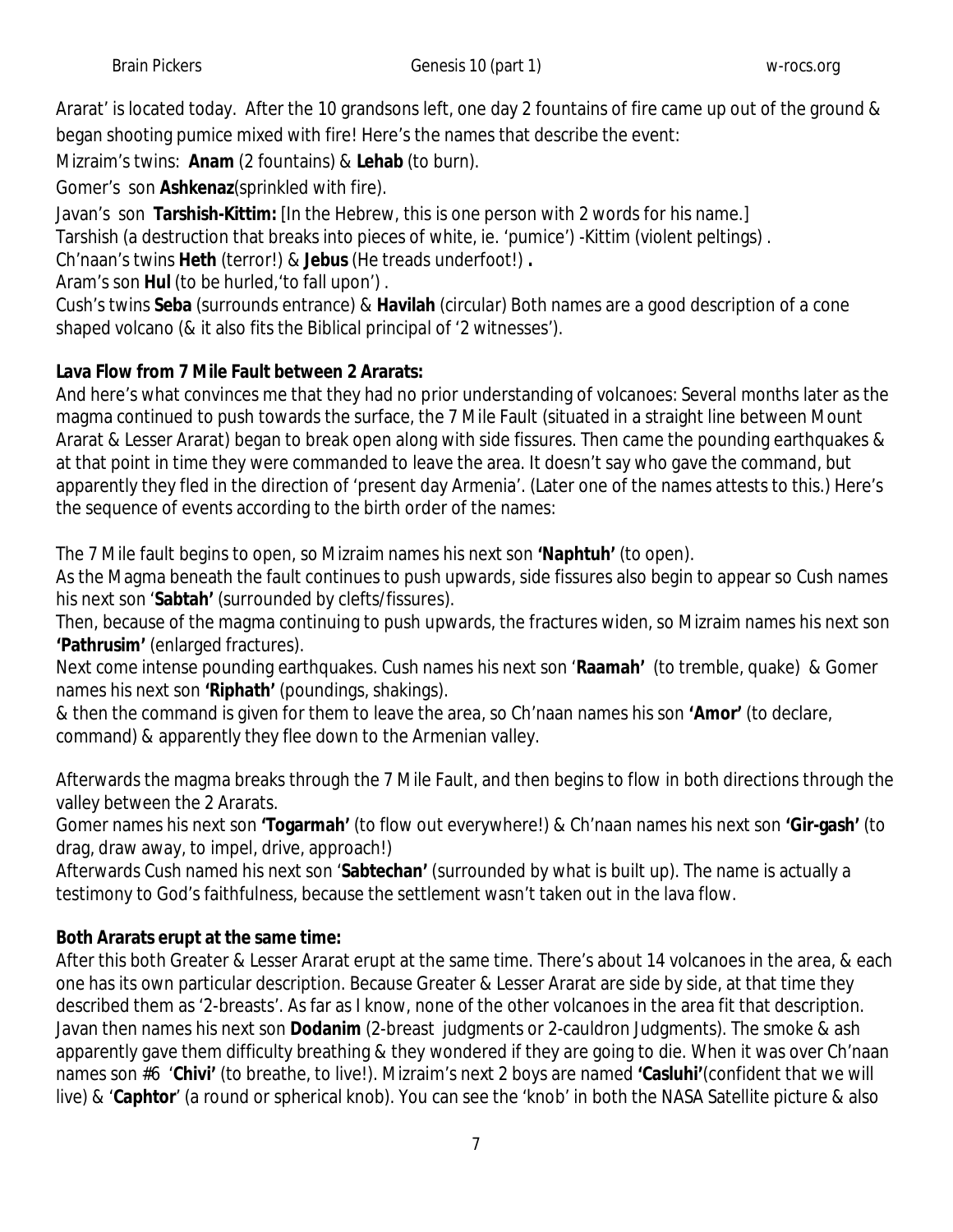at http://www.noahsarksearch.com/wallpaper/souren-topchian800x600-monastery.bmp This picture will also give some idea of the terror they must have felt!

### **4 of them re-locate to the new colony:**

After this event Cush, Mizraim, Gomer,& Javan leave Ararat & head for the new settlement, & this may be the reason why Cush names his next 'named' son **'Nimrod'**, which means 'Let us rebel' [The research from the Irish & British Hebrew names indicates that the next settlement was around the present day southern end of Lake Van ( it may have even been the City of Van). Javen has another 'named son' after he moves there (mentioned in the British genealogy but not the Bible.) …. & apparently they also experienced more volcanic activity down there! ]

### **Ch'naan** (Canaan) **& Aram remain at Ararat. Why?**

From Ch'naan's perspective, he probably didn't want his kids becoming the slaves of his brothers.(Genesis 9:25-27) Aram, being the youngest son of Shem, wasn't about to rebel! Because these 2 remained behind at that time, the Hebrew language was preserved through them.

### **They escape a mud flow & wander around:**

Apparently a vat shaped lake formed as a result of the volcanic activity & filled with water. Then Aram named his 3rd son '**Gether'** (vat full). Just before the birth of the next son apparently the walls of the vat breach, & down came a hug mud flow & Aram, Ch'naan & their families had to flee for their lives. Aram then names his 4 th son '**Mash'** (to move, withdraw, depart, escape) and Ch'naan names his twins **'Ark'** (to flee) & **'Sin'** (mire). Apparently they were blocked from joining their brothers at the new settlement, so they wandered around for a while, & Ch'naan names his 9th son **'Arvad'** (a wandering). How far away from Ararat did they go & which direction? Apparently they went in the direction of Padan Aram (the plain of Aram) mentioned in Genesis 25:20, & from there Ch'naan's band, whose 11 sons formed their own 'minyan', spread out all the way from present day Northern Turkey to Southern Israel. Bible maps indicate that Aram's descendants became Syria. {& before you say, "But the Bible says Babel was the place where they were dispersed", please wait until you see the rest of the research.}

### **Danger from wild beasts?**

Ch'naan's 2 youngest sons are named '**Z-mar-ee'** (wool, or to be shaggy) & **'Cha-mat-ee'** (to surround with a wall). What would he be building a wall for? At that time in history there wasn't enough people around to have wars. My quess is that the wall was to protect his sheep from predatory animals. This would be a 2<sup>nd</sup> witness to there being a need for 'mighty hunters' such as Nimrod, mentioned in Genesis 10:9.

**Where was Noah & his sons when all this was going on?** The best answer is, "If you were in their shoes, what would you be doing?" If it were me, I'd be going back & forth between both places. Armenian legend has it that Noah settled & established Nakhichevan/Naxcivan which is 60 miles down the Araxes river from Mt Ararat. Aside from getting a safe distance away from the volcanic activity of Mt Ararat, why would he choose to live there? Besides it being farmland, there are ancient copper & bronze age sites around the area. The new settlements would have greatly benefitted from such things.